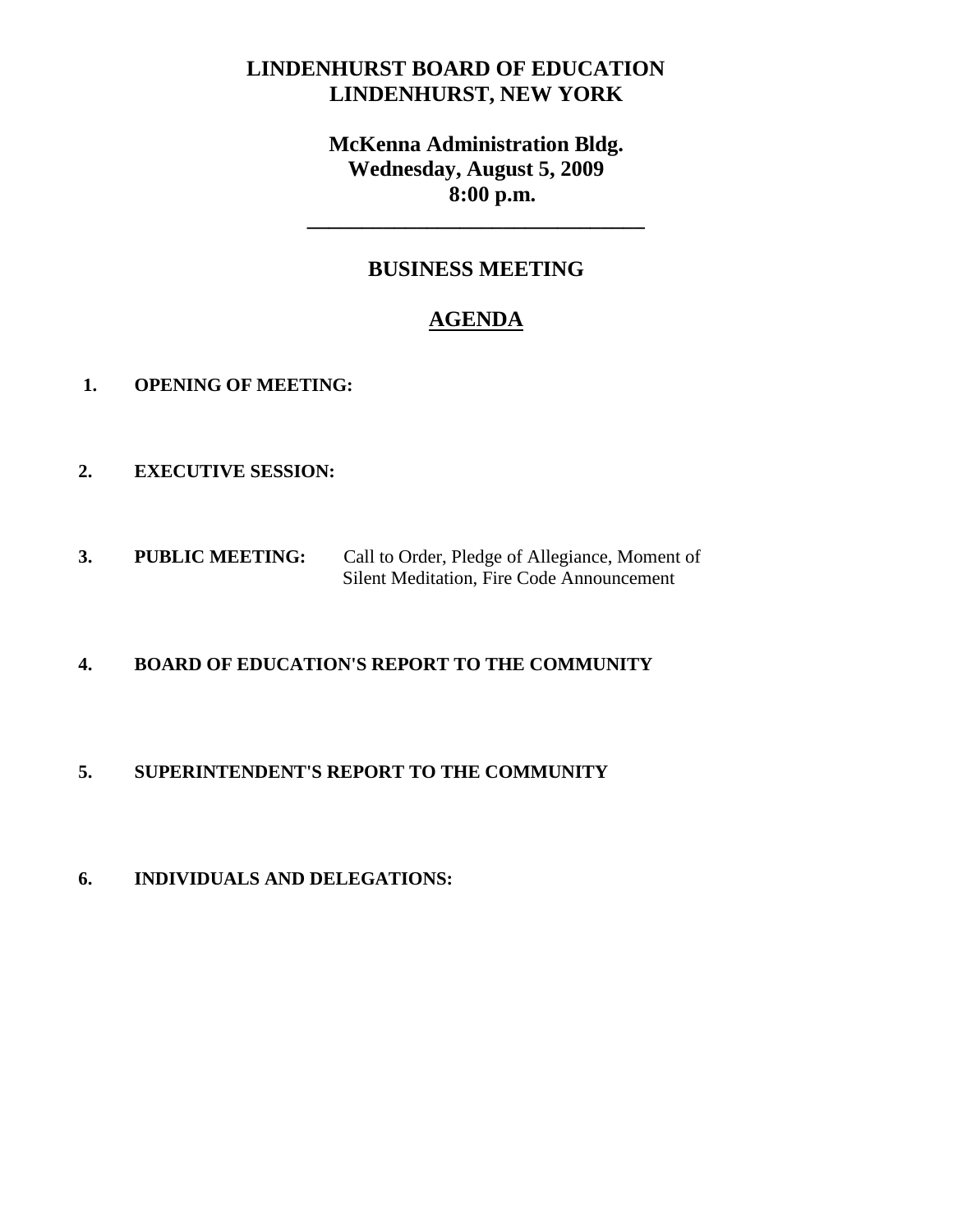#### **7. SUPERINTENDENT'S RECOMMENDATIONS**

#### **a. Recommendation: AWARDING FOOD SERVICE MANAGEMENT BID**

Recommended Action: Upon a motion made by \_\_\_\_\_\_\_\_\_\_\_\_\_\_\_\_\_\_\_, seconded by \_\_\_\_\_\_\_\_\_\_\_\_\_\_\_, the following resolution is offered

RESOLVED that the Board of Education, upon the recommendation of the Superintendent,

WHEREAS, on July 31, 2009 at 11:00 a.m. bids were opened regarding the Food Service Management Contact for the 2009-2010 school year; and

WHEREAS, Arramark submitted the lowest bid, Whitsons, the second lowest, Bid and Chartwells the third lowest bid:

NOW, THEREFORE, upon the recommendation of the Superintendent of Schools it is hereby,

RESOLVED, that the Food Service Management Contract is therefore awarded to Arramark as the lowest responsible and responsive bidder.

Vote on the motion: Yes:

No:

Abstained:

Motion carried/defeated.

#### **8. UNFINISHED BUSINESS**

#### **9. NEW BUSINESS**